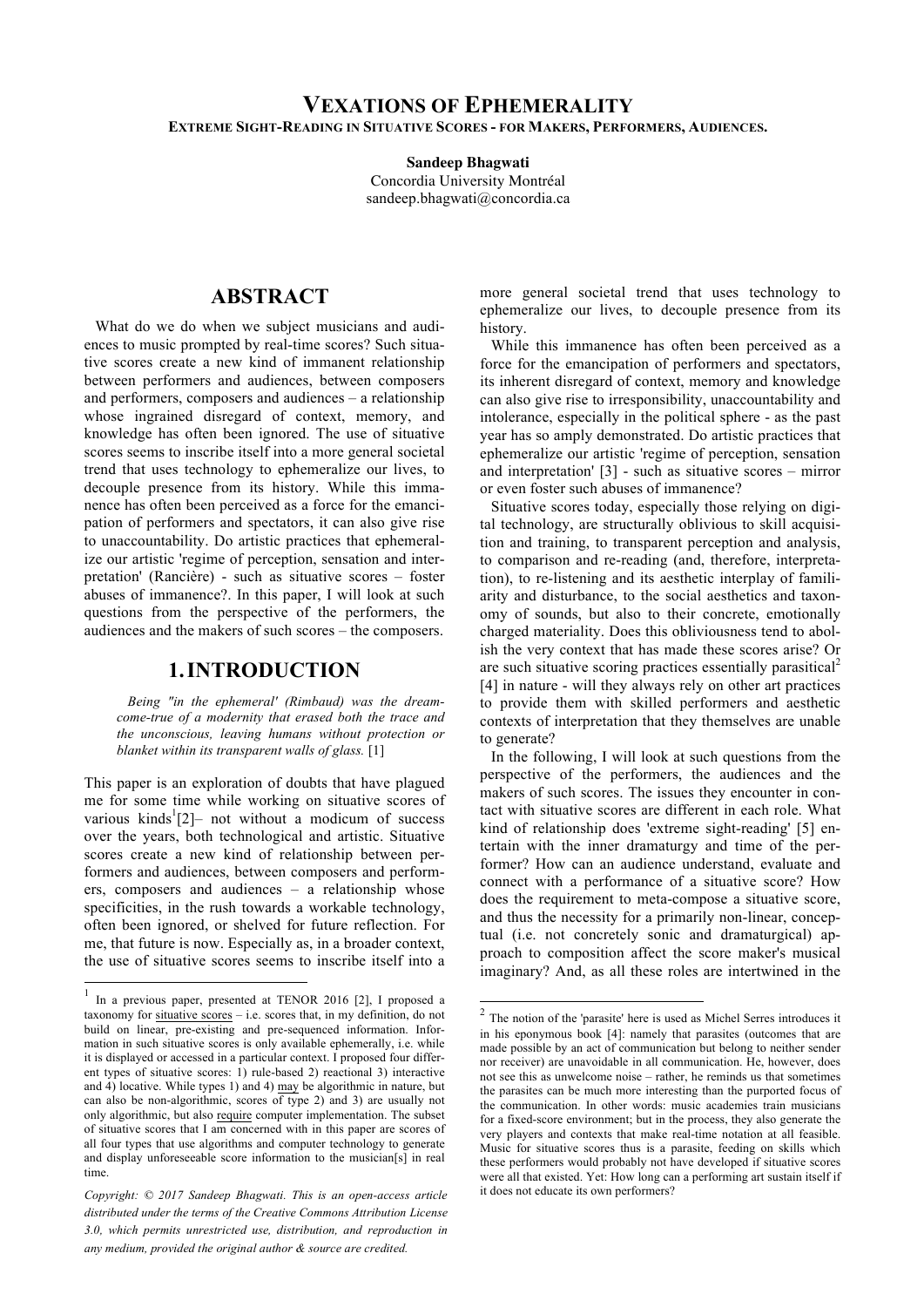process of musicking, how do these new demands and affordances, some of them quite categorical, influence each other in the co-emergence (or, possibly, coeffacement) of a new kind of musicking ?

## **2. EXTREME SIGHTREADING: PERFORMERS**

*"Does everything really have meaning? Aren't there some empty spaces remaining, whose emptiness is perhaps their only meaning? Isn't there a gap there, a hole, between the image produced and the meaning it supplies or dissimulates?"* [6]

Jason Freeman introduced the term "Extreme Sightreading" [5] to characterize the performers' experience with real-time music scores – and to postulate a novel quality of music performance that these scores seem to demand. He discusses a variety of works that seem to highlight four basic generative strategies<sup>3</sup>:

a. *permutational* ( e.g. Gerhard Winkler's scores where pre-notated elements are re-arranged on the fly, both in time and on the screen),

b. *parametric* (e.g. Karlheinz Essl's *Champ d'Action*, where musicians must combine several independently controlled parameters into a comprovisational performance),

c. *auto-reflexive* (e.g.Nick Didkovsky's feedback score *Zero Waste* where the pianist's valiant attempt at playing an unplayable score directly generates the next page of this score in an endless open loop)

d. *co-creative* (e.g. Jennifer Walshe's or Jason Freeman's works where audience (or conductor) interactions influence how the score appears to the musician) $<sup>4</sup>$ </sup>

Most real-time scores, including those I have contributed to or designed (discussed in [2] and [7]), use one or more of these four strategies. While aesthetic concepts and performance strategies may differ, real-time scores all ask performers to subject their musicking to a series of inherently unrehearsable constraints. The comparison most often made here evokes the difference between reading / learning-by-heart the text for a theatre performance and - learning to speak a language.

When music notation is generated on the fly during live performance, musicians have no opportunity to practice and rehearse the score in advance... As musicians practice a composition, their increasing familiarity with the elements of the notation should help them to perform it more accurately. But that familiarity should also lead them to develop a richer, more personal musical language with which to interpret it. [5, p.34]

Composers and musicians quoted by Freeman share similar metaphors.

As musicians prepare to perform these kinds of pieces, Gerhard Winkler notes that the process "shifts from 'studying notes' to … [getting to know…'how the system works'" … [Musicians] must not only play the score in front of them as it unfolds, but they must also "bring sense into this succession of un-expectable moments" to create a personal, coherent interpretation of that score. [5],[8]

Or, as a performer describes it:

"It would have been less interesting if we were totally at the mercy of the notation. But once we got familiar with the process and developed a common approach to the notation . . . then it became more musical" [5, p.35]

What is the interpretation (as Winkler calls it) that a performer can bring to the score? Or, to re-use Freeman's metaphor: once you speak the language of the score what do you speak about?

'Interpretation' is a term used in the context of fixed scores to describe a process in which practise, repeated readings, analysis, comparisons with other scores, information about the musical or cultural context as well as non-musical concepts and imaginaries are condensed into the moment of performance. Can we really apply this term to situative scores, where neither repeated readings nor comparison are at all possible? While it may be an instance of a larger creative undertaking, each ephemeral performance stands uniquely for itself, is immanent to this particular moment and place. Except for a broad conceptual analysis of the performance context, the performer cannot enter into an interpretational discourse with the score – simply because there is no discursive, coherent or, simply, sequential score outside of the performance.

Whenever I raise such questions in discussions, someone invariably accuses me of underrating the capacity of performers to think on their feet, to analyze what they play as they play. The preferred analogy here are team players in football, rugby or hockey who have barely milliseconds to move their body in a way that will outwit their opponents – in order to perform successfully, they must read the game while it is played. Swordfights are another frequently cited example.

To which there are two types of answers: Firstly, team players can read the game because they know its framework so well, through years of training, that they can perceive and focus on the tiniest variants and aberrations. Most situative score players do not have this luxury, at least not yet. Secondly, in all these endeavours failure is possible (and discernible) - and the failure rate usually is higher than any musician or composer would deem acceptable in the performance of a score. One can either conclude that musicians are better at reading the opponent's (the score's) game than are swordfighters – or, as seems more likely, that they have about the same propensity for failure. Which means that most situative scores are wrongly interpreted most of the time – an appropriate and aesthetically coherent understanding to the elusive score must therefore be a rare and fortuitous event. If one takes this analogy to its logical conclusion, then a musician improvising without any score may have a better chance of making sense of his own performance than a musician performing a situative score.

<sup>&</sup>lt;sup>3</sup> Please note that the taxonomy offered here is not explicitly stated in Freeman's paper – it is my reading of his text.

Any actual real-time score will obviously combine these four strategies to various degrees and on different levels – I set them out simply as workable analytical categories.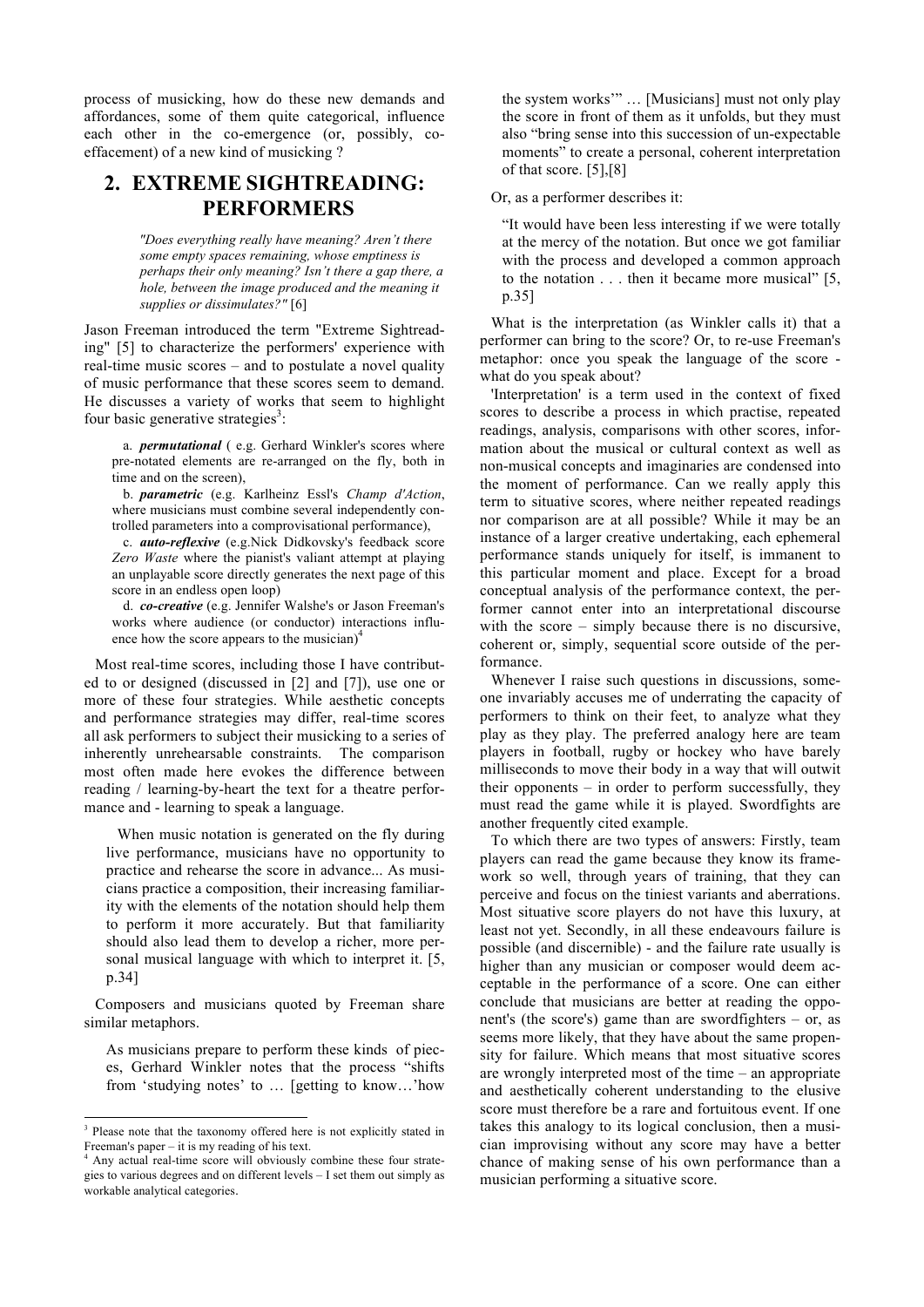Music performance, by definition, is transient in nature. Sounds disappear, leaving their trace only within our bodies and our memories. Each live performance speaks of the fluidity of existence. In most musicking contexts, however, this ephemerality is counter-balanced by the kinds of immaterial mental architectures, compositions, songs, melodies, rhythms, that become inner entities, part of the software of the mind  $[9]$ <sup>5</sup>. Usually, these architectures are inscribed in our minds and bodies through constant re-enactment. Repetition and repeatability are salient features of all musicking, and even the most ardent improvisers have their bag of tricks and their somatically and psychologically inscribed, well-rehearsed set of gestures, ideas, concepts.

In this perspective, the extreme sightreading of a continually mutating score implies a double ephemerality: not only must all sound soon die away - the mental architecture of the piece itself, the score and its aesthetic details, specific juxtapositions and inner relationships – all vanish into nothingness as soon as they appear. Is this double ephemerality of real-time score performance a strong artistic acknowledgement of life's general impermanence (as its proponents often claim) – or should it rather be seen as a musical implementation of the built-in obsolescence that underpins most capitalist production and consumption? And is this double ephemerality of performance conceivable as a self-contained aesthetic practice – or must it, structurally and by necessity, sit as a parasite on the simple ephemerality of current musical life? Finally, does this emergent practice demarcate the closing parenthesis of a millenial, eurological scoreoriented art music tradition - or does it afford new avenues for critical and aesthetic discourse within this same tradition?

## **3. TRANSPARENCE & OPACITY: AUDIENCES**

*"Opacities can coexist and converge, weaving fabrics. To understand these truly, one must focus on the texture of the weave and not on the nature of its components. For the time being, perhaps, give up this old obsession with discovering what lies at the bottom of natures… The opaque is not the obscure…it is that which cannot be reduced …"* [10]

Are the above-mentioned critical challenges to the performer of a situative score perhaps compensated by an enhanced or intensified aesthetic listening experience? One could maintain, as indeed makers of situative scores often assert in discussions, that audiences may be afforded new kinds of aesthetic access, as well as new, more emancipated roles in creative musicking - whether they, in following the same score as the players, can aesthetically engage with the difference between score and realisation; or whether they, in actively or unconsciously providing data to the score algorithms, are able to perceive themselves as aesthetic agents within the performance.

Real-time notation systems, then, offer the opportunity to link the creative activities of listeners to conventional musical ensembles during live performance. This creates a feedback loop in which the audience influences the notation, the notation influences the performers, and the performers, in turn, influence the audience. [5, p.31]

Such co-creative, quasi-iterative loops<sup>6</sup>, as well as the ability of the audience to keep comparative tabs on the performers' interpretation, however, introduce a number of novel non-musical factors into the aesthetic experience: like in many games, the interaction itself, its vagaries and rewards, may easily command more attention than the purely auditory experience.

Some audience members have become so obsessed with the competitive elements emphasized by the animation that the music itself has been relegated to background listening for them." [5, p. 38]

The co-creative feedback loop between audience (or some sort of conductor) and player via sound and score evoked by Freeman, and exemplified in his works Glimmer (2004) and Flock (2007), but also by my own works Native Alien (2009-12) and Fragile Disequilibria (2015) rests on assumptions that invite scrutiny.

Firstly, Freeman himself already notes that a piece like Didkovsky's *Zero Waste* requires an audience of fluent score readers to fulfill its aesthetic goal. Any other listener would simply have no chance of "getting" this piece. Such expert audiences would be Theodor W. Adorno's ideal listeners  $[11]$ <sup>7</sup>. To all others, the central premise of the piece will remain as opaque as a ritual of a secret sect. But even graphic real-time scores, which prima facie seem to be easier to follow, are not entirely transparent to the audience - not everyone moves between sonic and visual semantics with ease and familiarity. Moreover, traditions may differ in their visual culture as much as in their music.

Regardless of tradition, however, one aspect that characterizes those practices we call art music is their embrace of a sustained and critical discourse as an essential, intertwined strand of their musicking. For such a discourse to be at all feasible, musical utterances must rest on a modicum of convention. As a critic, or a cultured listener, you can only perceive what you already know (and have learned) to be relevant. Be they oral rules or written scores, the quality of a musical rendering within a tradition can only be ascertained by evaluating it against sonic conventions  $[12]^{8}$  that lay down that tradition's specific perceptual, formal and social predilections.

 <sup>5</sup> An allusion to Pauline Oliveros's term "Software for People" whose text scores are algorithmic scores open to situative input, but often nonalgorithmic in nature.

 <sup>6</sup> They are not truly iterative, because the transformation from input to output within at least one of the three stages (the audience) is neither repeatable nor algorithmic.

<sup>7</sup> In his *Introduction to Music Sociology* (1962), Adorno classifies listeners into expert listeners, adept listeners, cultured listeners, emotional listeners and prejudice listeners – the categories describe a decrease in musical expertise in inverse correlation to a rising influence of non-musical factors on the listeners' aesthetic enjoyment.

<sup>8</sup> Shin Yan Sheng calls them "cultural acoustics".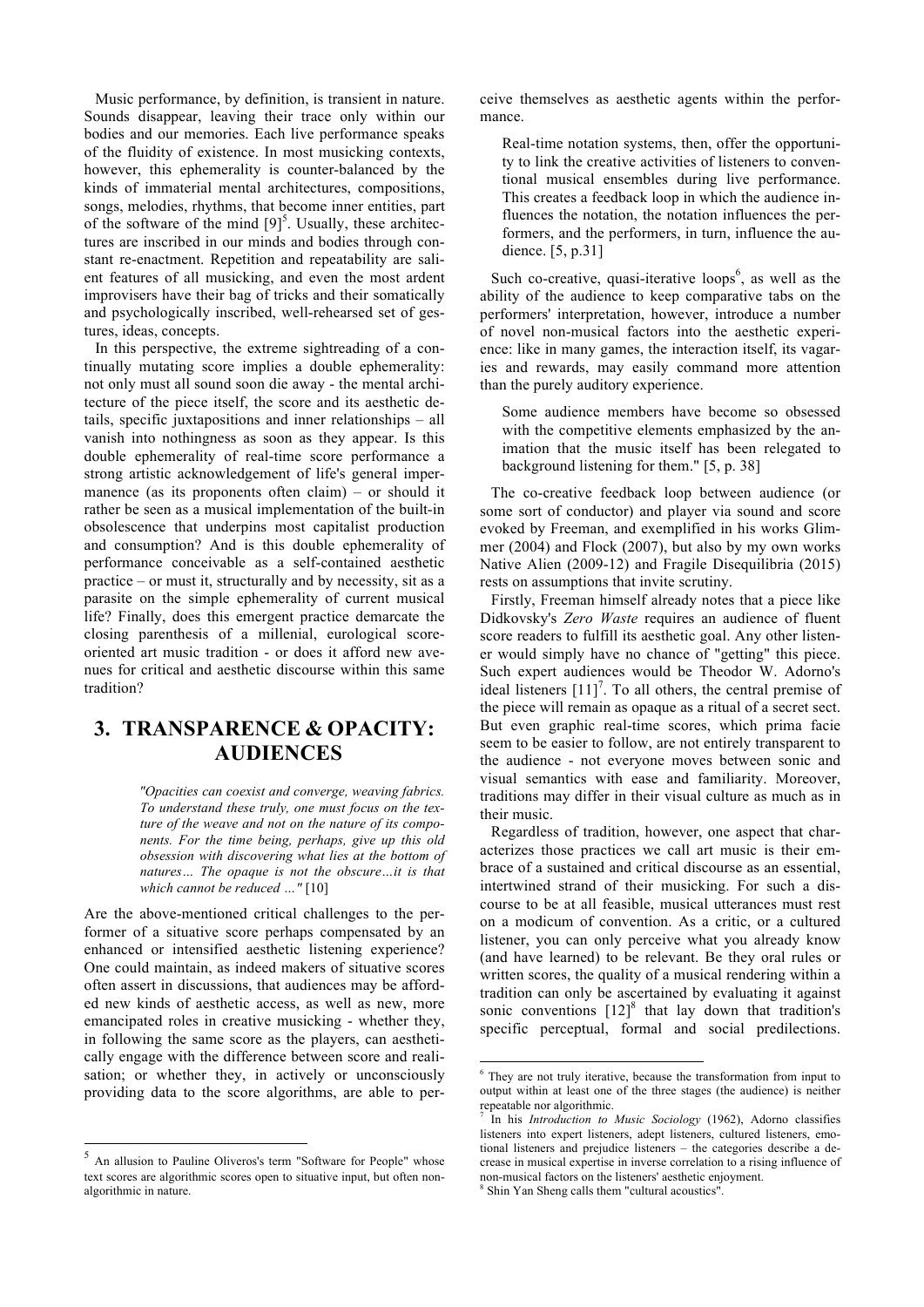Moreover, in most such traditions, such conventions evolve in parallel with the music, reinforcing any given "style" in a process of autopoiesis - until it seems worth a new generation's while to depart from it, and thus define a new tradition.

Thus, secondly, what are the rules and traditions governing the reception and listening attitudes with regard to real-time scores? Given that this kind of musicking is new even in its comprovisational procedure, which aspect of a real-time score performance would offer inroads for aesthetic criticism and musical engagement? Most reactions that I heard to such a performance focus on the legitimacy of the approach in general. And once that is out of the way, the score-reading strategy, the virtuosity of the musicians interacting with the technology - as if the mere use of a specific technology, or its adequate employ, already conferred aesthetic significance to the resulting sound.

A critical engagement with the sonic content in itself seems rare. I do not remember reading a single *musical* analysis of a real-time score work, maybe for a lack of proper analytic tools. Is this lack of critical engagement with the music itself at all relevant to the practice - or not? Many kinds of music do not need analysis to thrive. Maybe real-time score performance is such a kind of music, upheld by social use, without a layer of critical reflection that would put it into same aesthetic orbit as art music in general? Is it a new apparatus-specific aesthetic sub-genre, similar perhaps to 'orchestra music' or 'electroacoustic music' or "oil painting" - or does it enter its own, as yet perhaps unnamed and unclaimed, territory of musical styles?

Thirdly, what exactly is the nature of the interaction with the audience in Freeman's ideal feedback loop, where "the audience influences the notation, the notation influences the performers, and the performers, in turn, influence the audience"? Freeman describes a social situation that in itself is not entirely new. Turino [13] mentions village dances in Ghana where the audience 'dances its critique' of the drummers by dancing more or less engagedly, thereby inducing changes in the performance itself. Other traditions, such as Italian opera, khayal, techno, include audience feedback that can serve to guide and, in a limited way, co-create performances.

The innovation brought about by the co-creative score thus seems to reside in the fact that its audience has a more direct access not only to the surface structure of performance, but also to its inner constitutedness, its microstructure - through various interactive schemes and strategies, the audience members may, at least in theory, influence a variety of previously inaccessible musical parameters. But how valid can such a claim to audience co-creativity actually be - given the fact that, as we saw above, the audience, for lack of repeatable and thus interpretable feedback, does not really get the slightest chance to formulate a critical, aesthetically differentiated position vis-à-vis their live-experience.

Even more so in the cases where audiences are not privy to the real-time score, nor get a chance to shape its evolution: the knowledge that the music played by the performer is not the result of a performer's or composer's artistic decisions (whether made in the moment, as in free improvisation, or offline, as in mnemonic or written scores), but of their embodied reactions to a flux of changing circumstance beyond their ken, may significantly shift the import they attach to the aesthetic act of listening. As member of the audience, I sometimes ask myself: where has all the music gone? All I hear is a syntactically vaguely suggestive, sometimes mimetically comprehensible sequence of sounds - but, despite my best and sustained efforts at listening, I cannot engage with them in any critical or even analytic manner. Their very ephemerality seems to belie any message that would go deeper than their performative framing. All to often, I at some point will disengage my critical ear - and simply wallow in the surf of the sound. A different mode of listening, to be sure – but does not the composer's intention, the work of many software engineers and the aesthetic context of this presentation go to waste, if I can only listen to their music as a sonic meditation that maximally offers me opportunities for highly subjective pattern recognition (or, better, pattern invention) ?

The best I can make of some real-time performances is to listen to them as a collateral outcome of an extremely absorbing relationship of the performer with the evolving score, where sonic events are treasured as traces of the body expressive – a perhaps co-creative but, to me, aesthetically opaque loop to which I have very little possibility of access. What do we gain, both in knowledge and in experience, when, instead of lifting the veil of sonic surface that hides musical understanding from us, all we can do is admire the texture of its weave?

# **4. META<sup>2</sup> -COMPOSING: MAKERS OF SCORES**

*The genius is the characteristic product of bourgeois culture…Today, in the period of the collapse of imperialism, any pretensions to artistic genius are a sham.* [14]

Learned eurological composition $9$  has largely been a quest for novel exercises in alienation.[15] The perceived need for creators to go beyond their limited selves, to transcend their own contingencies, to questions their instincts and preferences, to escape the strictures of socio-aesthetic conditioning, was a driving force behind the success of notation and many of the conceptual additions to the composer's toolbox that followed it isorhythm, alpha-numerical coding, *Augenmusik*, serialism, modeling - to name but a few. All of these conceptual strategies abstract the compositional process from purely sonic or aural imagination, transport it to a visual domain, where it can be manipulated and then fed back (via an ever-refined and evolving notation) into the sonic/aural domain. [16] This process of coding and decoding the sonic liberates the composing imagination from sound's intrinsic fickleness and ephemerality, by

<sup>&</sup>lt;sup>9</sup> I prefer this term to denote what others call "eurogenetic" or, more simply "Western Art" music. "Eurological" encompasses these terms in that it targets all music composition that follows the conceptual logic of eurogenetic music composition – whether it is used by non-Western or even non-human composers, and whether it acknowledges any "genetic" link to Europe or not.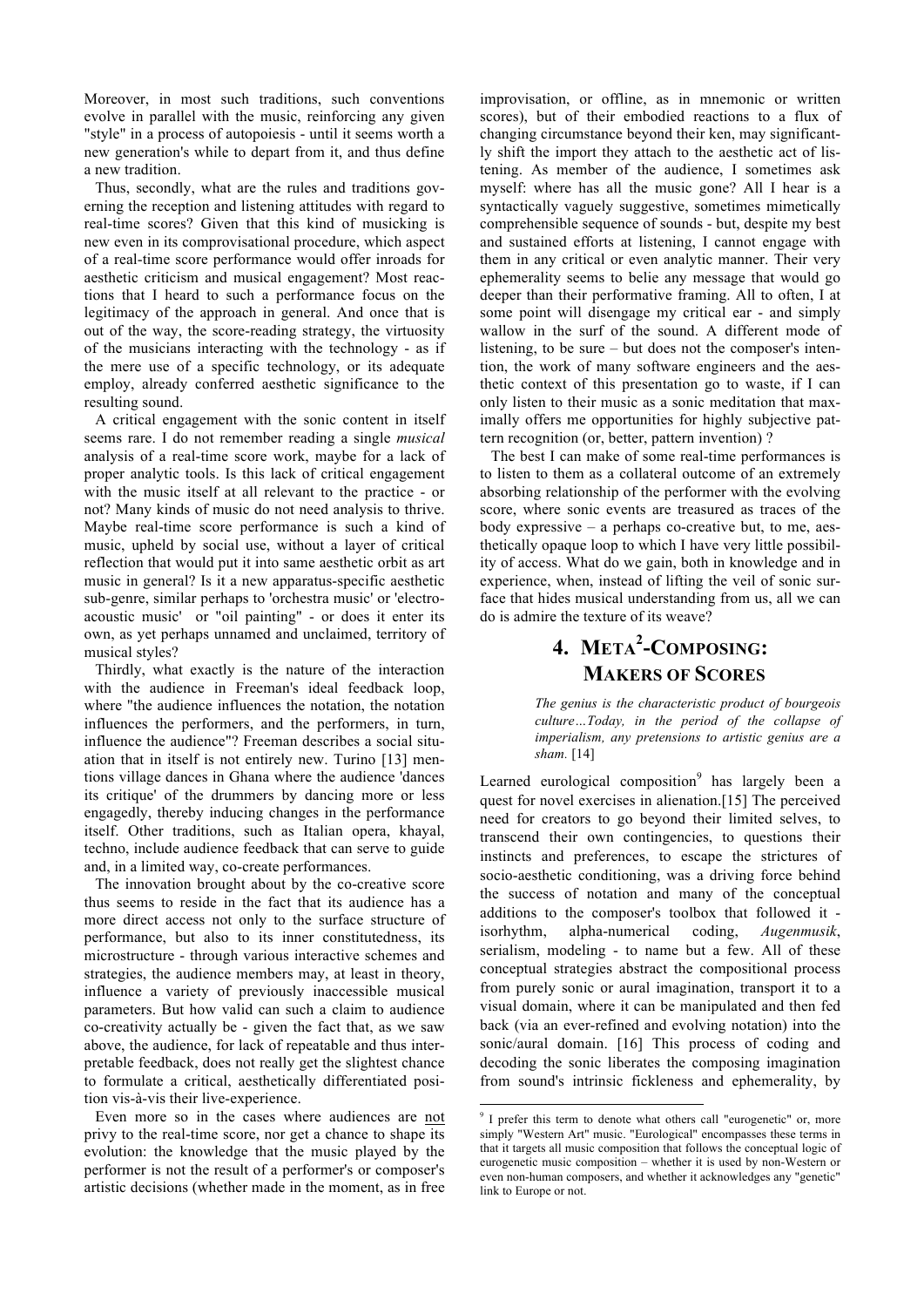abstracting it from the immanence of the momentary and placing it on a nicely defined operation table. Eurological composition thus usually is a kind of metacomposition<sup>10</sup>[17] - an offline intervention into sonic reality.

Its alienation strategies have since been seamlessly extended to provide a strong motivation for artificial intelligence in music and other digital explorations of the sonic. Situative scores, at first glance, seem to be driven by this same impulse: to prepare the elusive sonic for aesthetic consumption by manipulating its conceptual representations. Many situative scores seem to be designed to offer both composers and performers a clinical detachment from the vagaries of actual sound: once more, visual representations are used to describe and denote sonic realities. In fact, all that seems to have changed from the age-old tradition of written composition is a vastly speeded-up process of score generation.

But, of course, in a time-based art such as music, speed is of huge import. With fixed scores, those that offer the most productive resistance to immediate consumption, those that, as it were, slow down digestion, tend to be those that elicit the most sustained engagement. The necessity for practicing, for inscribing a score into the motoric body, becomes a significant factor of meaning production and aesthetic significance. The resistance of a score to both performer and listener is not, as one might surmise, proportional to its undecipherability, nor to the dexterity it demands, but rather to its conceptual complexity, the effort that performer and audiences must make to mentally engage with the multiple meanings afforded by the score: we could call this process "aesthetics-by-resistance".

An emergent score, destined to be ravenously consumed in an act of extreme sight-reading, must by necessity also be a score that offers less resistance (of any kind) to the player. As noted above, it is very likely that the player will skims the score, rather than actually decoding it. He will thus not be able to feel a critical, reflexive *differance* between the score and his sound. As Freeman seems to rejoice:

"With real-time notation systems, the algorithm and human performer together create a single, merged sonic output." [5, p.36]

This, in turn, means that all the compositional thought that went into creating the ephemeral score will be lost in performance, as the usual 'channel' of musical communication between composer and audience is jammed by the algorithmic aesthetic 'noise' of the situative score. Like the audience that can only admire the texture of the sonic weave without understanding what lies beyond the momentary, composers must resign themselves to being content with meta<sup>2</sup>-composition: instead of being cook book writers, they must become cook book - designers. If, as argued above, conventional written composition indead already is a meta-artistic activity, one could label them as meta<sup>2</sup>-composers. This embrace of an ever-increasing distance from sonic material sounds uncannily like the beginning gambit of one of those infamous infinite logical regressions, or like the famous ancient political paradox: "Quis custodiet ipse custodiam?"("Who guards the guardian himself?"). Indeed, in situative score performances, the question: "Who composes the real-time score composer?" is both relevant and irrelevant. Relevant, because a score design is indeed always a design decision – and irrelevant, because a better cook book layout does not always lead to the cooking of a tastier meal. And the problem is not that being a designer of cook book layouts, a composer of composers of scores that give rise to music is not an interesting position to be in. It obviously can be - the question is more: whether assuming that role also can be a satisfactory artistic decision. In another article [18], I have indeed argued for the rich artistic terrain that meta $2$ composition can afford intrepid composers – and yet: sometimes, in listening to a performance of a situative score that I designed, I feel like an impassioned and successful inventor who went on to found a company based on his ideas - and now spends his all day in administrative and strategic meetings, in activities he would never have wanted to engage in when he started. Do composers of situational scores still have clandestine, torrid affairs with fixed score composition? Alone, at home, do they still tinker around to their heart's content with paper, pen, tablet, softly humming a snatch of music they are just about to write down to keep it from the fate of all things ephemeral – oblivion ?

## **5. CONCLUSION**

*"Words about music are like a painted dinner!"* Infamous quip among musicians

A strong sentiment "Against Interpretation" (as in Susan Sontag's eponymous book) [19], complemented by George Steiner's hunger for "Real Presences" [20], has, for the longest time, been a guiding star on my artistic and intellectual path. The joys of unexpected epiphanies, the interest in serendipitous harmonies between seemingly conflicting formal processes, the inexhaustible promises of opacity, the seemingly endless resources of human performers, as well as the speed and diligence of computers still are aspects of an almost childish excitement to be a composer of this century, of my personal now.

Yet recently, in the wake of recent alarming shifts in the political and social atmosphere of the Western world, I began to think about Cardew's contention that avantgarde music serves imperialism [14]. Indeed, the rise in social standing of free improvisation over the 1960s and 1970s has often been associated with the widespread

<sup>&</sup>lt;sup>10</sup> This term is the same that Robert Rowe and others have used to describe aspects of interactive algorithmic composition. My contention here is that Rowe's "meta-composition" actually is what I would call "meta<sup>2</sup>-composition" – the meta-level of a composition practice which in itself is already meta-composing.